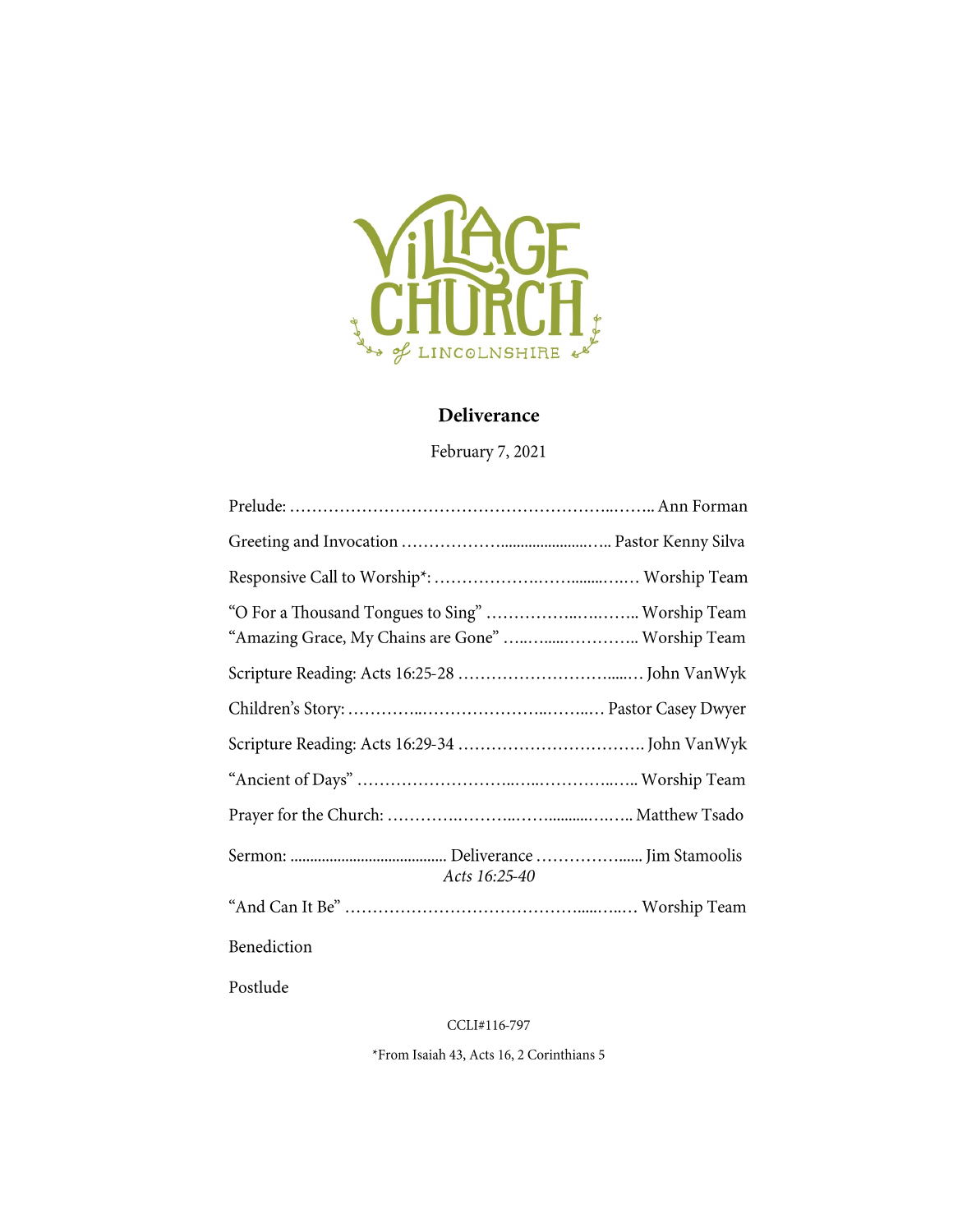#### O For a Thousand Tongues to Sing

O for a thousand tongues to sing My great Redeemer's praise The glories of my God and King The triumphs of His grace

Jesus the name that charms our fears That bids our sorrows cease 'Tis music in the sinner's ears 'Tis life and health and peace

He breaks the pow'r of canceled sin He sets the pris'ner free His blood can make the foulest clean His blood availed for me

Hear Him ye deaf His praise ye dumb Your loosened tongues employ Ye blind behold your Savior come And leap ye lame for joy

My gracious Master and my God Assist me to proclaim To spread thru all the earth abroad The honors of Thy name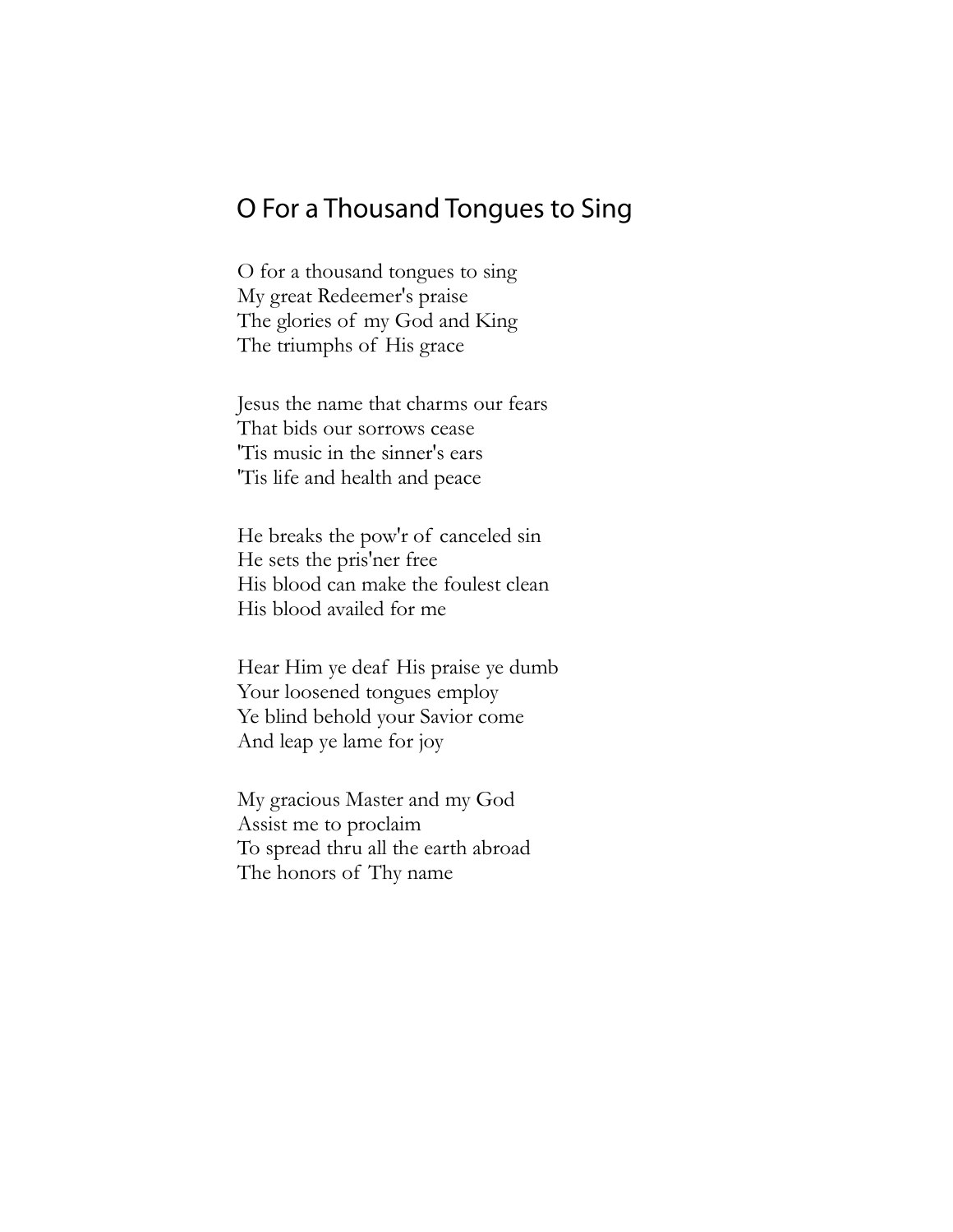# Amazing Grace (My Chains are Gone)

Amazing grace how sweet the sound That saved a wretch like me I once was lost but now I'm found Was blind but now I see

'Twas grace that taught my heart to fear And grace my fears relieved How precious did that grace appear The hour I first believed

Chorus

My chains are gone I've been set free My God my Savior has ransomed me And like a flood His mercy rains Unending love amazing grace

The Lord has promised good to me His word my hope secures He will my shield and portion be As long as life endures

The earth shall soon dissolve like snow The sun forbear to shine But God who called me here below Will be forever mine Will be forever mine You are forever mine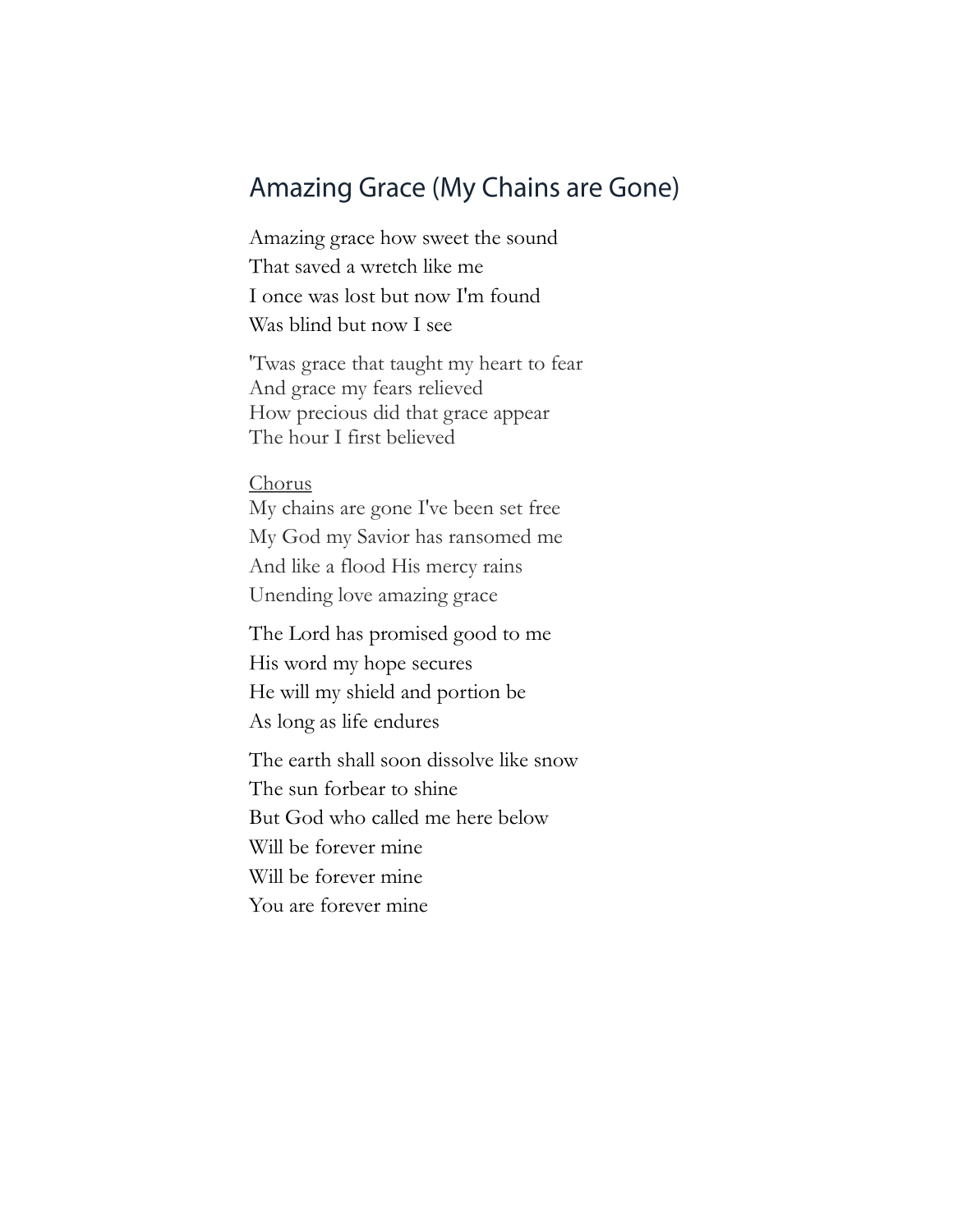### **Ancient of Days**

Blessing and honor glory and power Be unto the Ancient of Days From ev'ry nation all of creation Bow before the Ancient of Days

Chorus Ev'ry tongue in heaven and earth Shall declare Your glory Ev'ry knee shall bow at Your throne In worship You will be exalted O God And Your kingdom shall not pass away O Ancient of Days

Your kingdom shall reign Over all the earth Sing unto the Ancient of Days For none can compare To Your matchless worth Sing unto the Ancient of Days